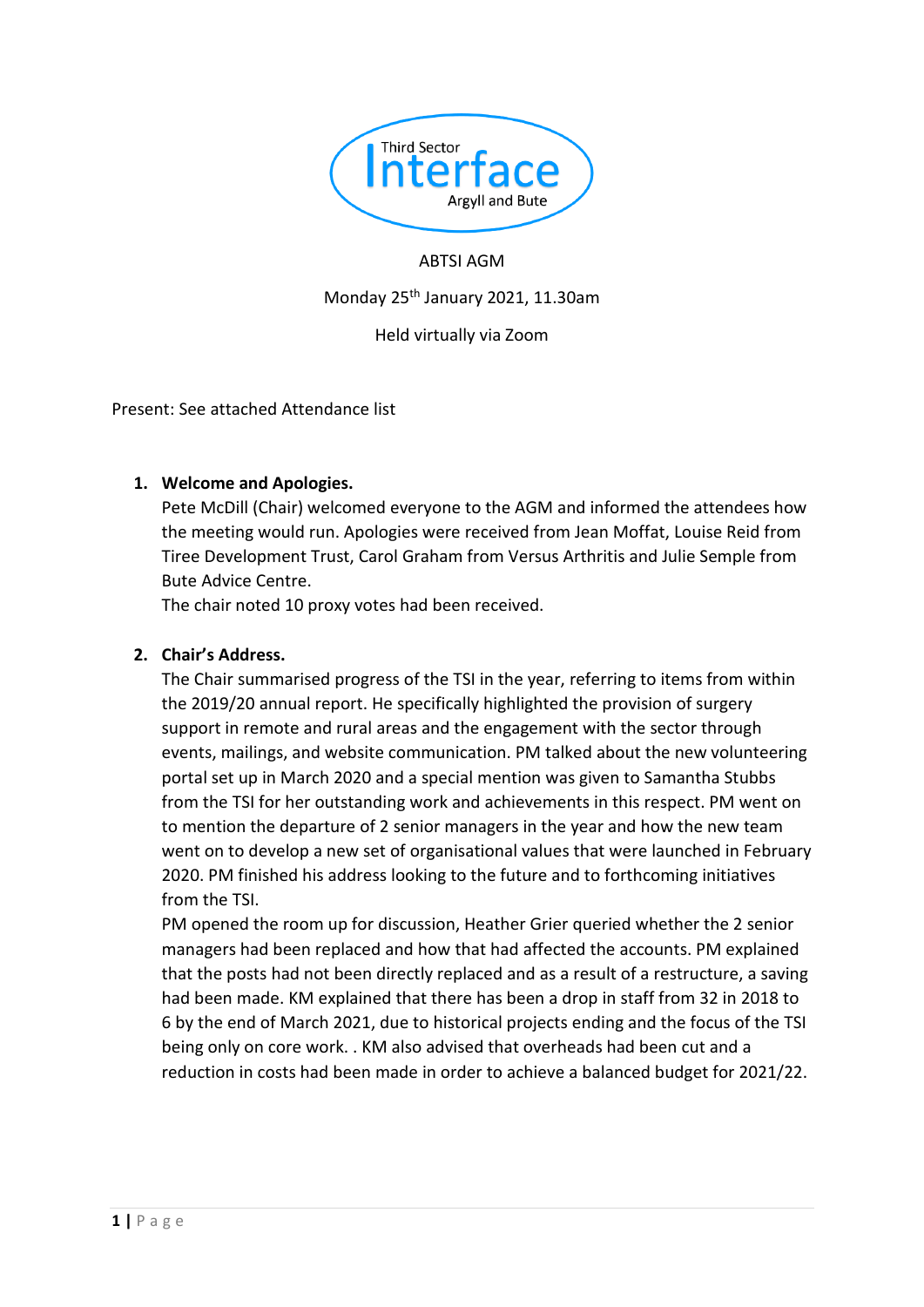# **3. Minutes of 2018/19 AGM held 22/9/2020.**

The minutes of this meeting were proposed by Heather Grier and seconded by Cathy Proctor. The minutes were approved by members.

### **4. Treasurer's report and Presentation of Accounts.**

John Stevens, Treasurer, introduced the accounts for year ending 31st March 2020. He explained that there had been a smooth audit process with the newly appointed auditors Martin Aitken & Co. JFS confirmed that there were no issues in the accounts requiring to be highlighted to members. Income for the year was £521,807 and expenditure was £469,376 with a surplus of £52,341 for the year. JFS explained that the Income and Expenditure are both less than previous years due to project activity declining. The TSI has £373,495 in reserves, meaning the organisation would be able to sustain current operations for just over 9 months. JFS confirmed the accounts are healthy for 2019/20 and position going forward is also looking healthy. Heather Grier queried whether accounting is outsourced rather than being carried out internally. KM advised that accounting has been outsourced since 2018. The TSI is anticipating a reduction in the costs of its accounting service from 2021/22.Heather then queried the level of risk with Scottish Government Funding being only income. KM stated this is an enormous risk as the decision to move away from project delivery leaves the TSI solely reliant on SG funding at present.

### **5. Adoption of Accounts.**

The accounts were proposed by John Stevens and seconded by Heather Grier. Members approved the adoption of the accounts.

#### **6. Appointment of Auditors.**

JFS reported that due to the successful audit from the newly appointed Martin Aitken & Co, he would be recommending their appointment continues. Moray Finch queried whether there had been feedback from Wyllie & Bissett after losing the contract with the TSI. KM advised that W&B had declined to receive feedback and the TSI were not given the opportunity to provide W&B feedback on issues that arose during the contract.

John Stevens proposed the continuing appointment of Martin Aitken & Co as auditors and this was seconded by Lorna Ahlquist. Members approved the appointment of Martin Aitken as the TSI's auditors for 2020/21.

# **7. Election of Directors.**

Jean Moffat stepped down from the Board and was not seeking re-election. Pete thanked her for her service on the board.

Lorna Ahlquist stepped down from the Board and was seeking re-election. Lorna gave a brief update on her involvement with the sector and why she was seeking reelection.PM proposed the re-election of Lorna Ahlquist to the board and this was seconded by Heather Grier. Members re-elected Lorna Ahlquist to the Board.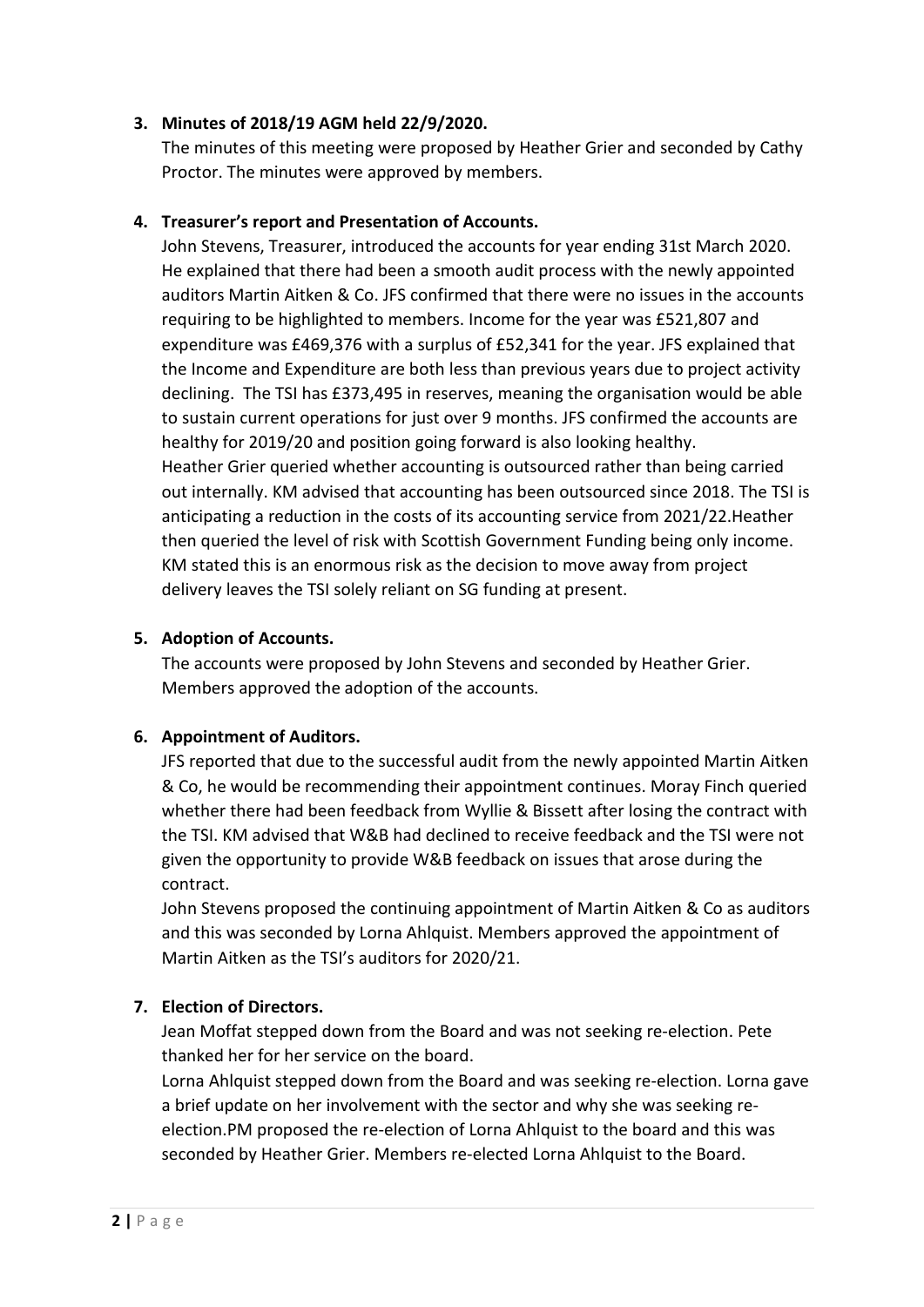# **8. Chair closing remarks.**

The Chair advised that AGM's were now up to date after the unexpected delays with COVID, with the 2020/21 AGM to be held in December 2021. The Chair thanked everyone for their attendance, emphasising how grateful the TSI is for member attendance at AGM's and the ongoing support of the TSI.

### **List of Attendees**

Pete McDill – TSI Chair and Board Member, Cowal Combined Services Club

John Stevens – TSI Treasurer and Board Member

Lorna Ahlquist- TSI Board Member

Nicola Porciani – TSI Board Member

John Sharp –TSI Board Member

Kirsteen Murray – TSI

Lauren Martin – TSI and Chair, Clyde Cottage Nursery

Samantha Stubbs – TSI and Chair, Patchwork Nursery

Nicola Hackett – Live Argyll

Cathy Proctor – Cowal Dog Training

Christine Bell – Crossroads

Heather Grier – Strachur Hub

Hugh McLean – LOHO

Jo Bowden – LAAS

Joan Stewart – Shopper-aide

Margaret Wallace – Kintyre Sea Sports

Moray Finch – MICT

Sarah Murray – RVS

Hayley Cochrane – Key Housing

Karlyn Marshal – Helensburgh Art Hub

Alan MacRaild – Interloch Transport

Morvain Martin – Garelochhead Station Trust

Sarah Murray – Royal Voluntary Service